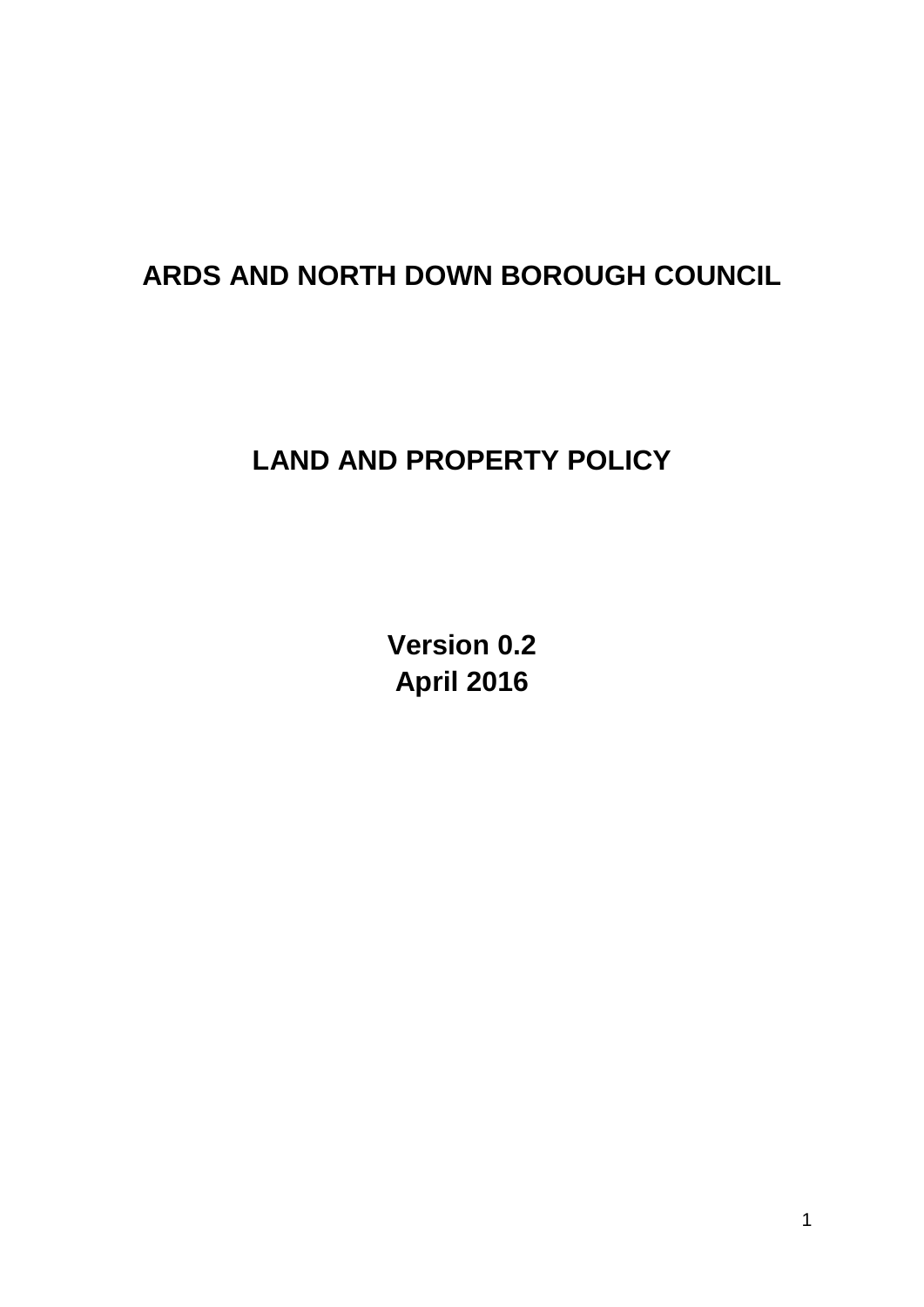## **INDEX OF CONTENTS**

| Page | <b>Section</b>                        |
|------|---------------------------------------|
|      |                                       |
| 3    | A Acquisition of Land and Property    |
|      | B Disposal of Land and Property       |
|      | C Marketing of Land and Property      |
| 8    | D Use of Council Land and Property    |
| 13   | E Rental of Council Land and Property |
| 14   | <b>F</b> Valuation Services           |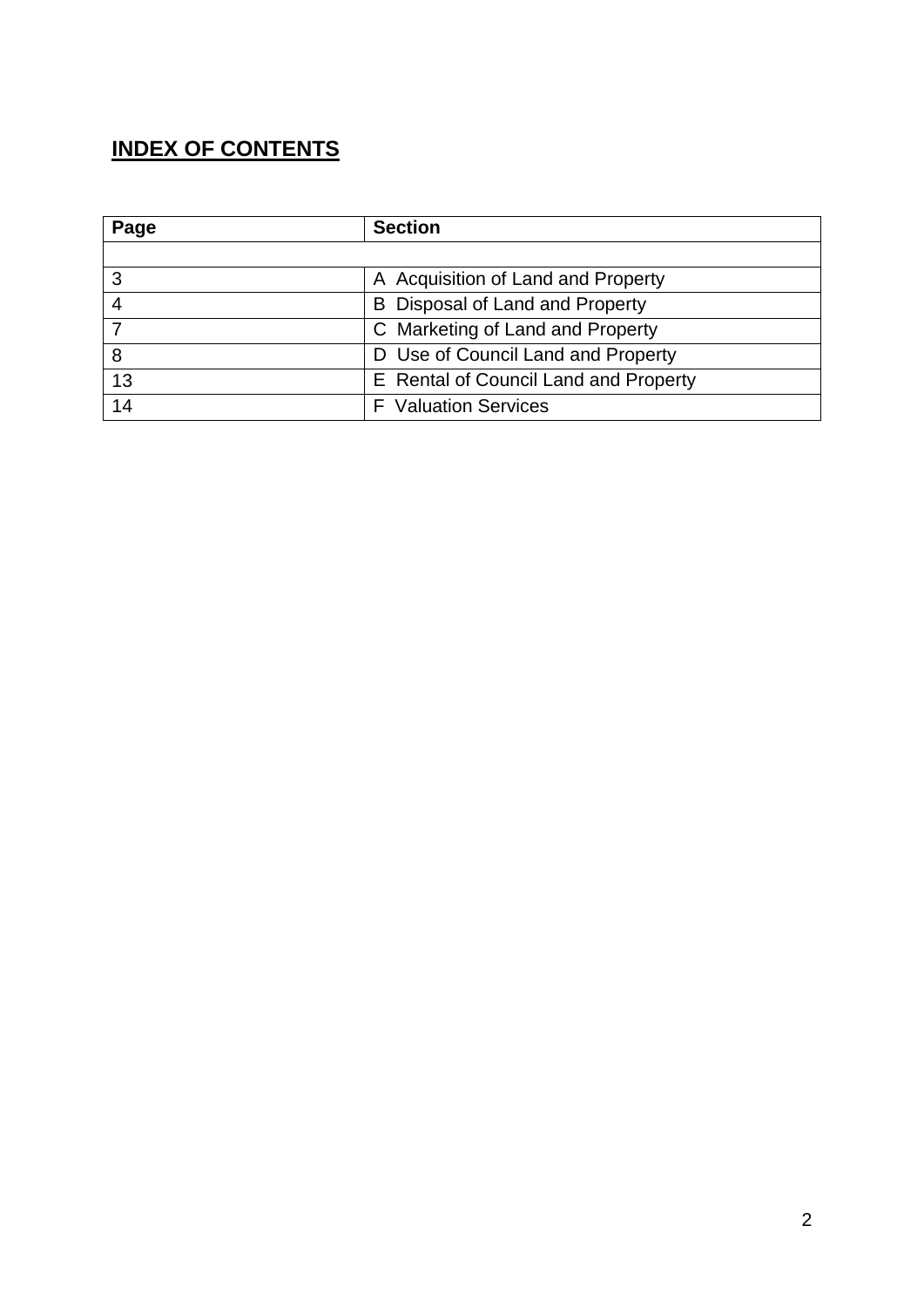### **A. Acquisition of Land and Property**

A requirement may arise whereby the Council needs to consider the acquisition of land in terms of 'site assembly' for a particular purpose i.e. to construct or provide new facilities or to enhance or develop existing facilities. Within this context it is recommended that the following principles be applied to the acquisition of new land or property:

- i. The need for the acquisition of new land or property should be identified by the relevant Directorate and should be linked to the Council's Asset Management Strategy. A Business Case\* should be developed setting out how the requirement meets the Council's strategic objectives and priorities and any other relevant plans. It should include a cost – benefit analysis and feasibility study. The Business Case should be placed before the Council for approval, and approval should be sought to start identifying a suitable site. Where a site has already been identified, it should be detailed in the Business Case.
- ii. A site survey should be carried out on any potential site prior to acquisition to ensure that it is suitable for the Council's needs, and to identify any potential development constraints.
- iii. All land acquisitions, including final purchase price must be approved by Council.
- iv. Land acquisition will be supported by a suitably qualified legal services provider.
- v. Where negotiations on price are required, these should be conducted by the Council's Valuer.

\* The business case should meet the requirements as set out in DOE guidance both in terms of content and value of the project. Furthermore it should be robust enough to support an economic appraisal that may be required to support borrowing should the need arise. It should also take into consideration the full capital project, have cognisance of due diligence and any feasibility study.

All potential acquisitions of land should consider current users and potential users and where adverse impact may be identified in relation to Section 75 dimensions each decision must be screened.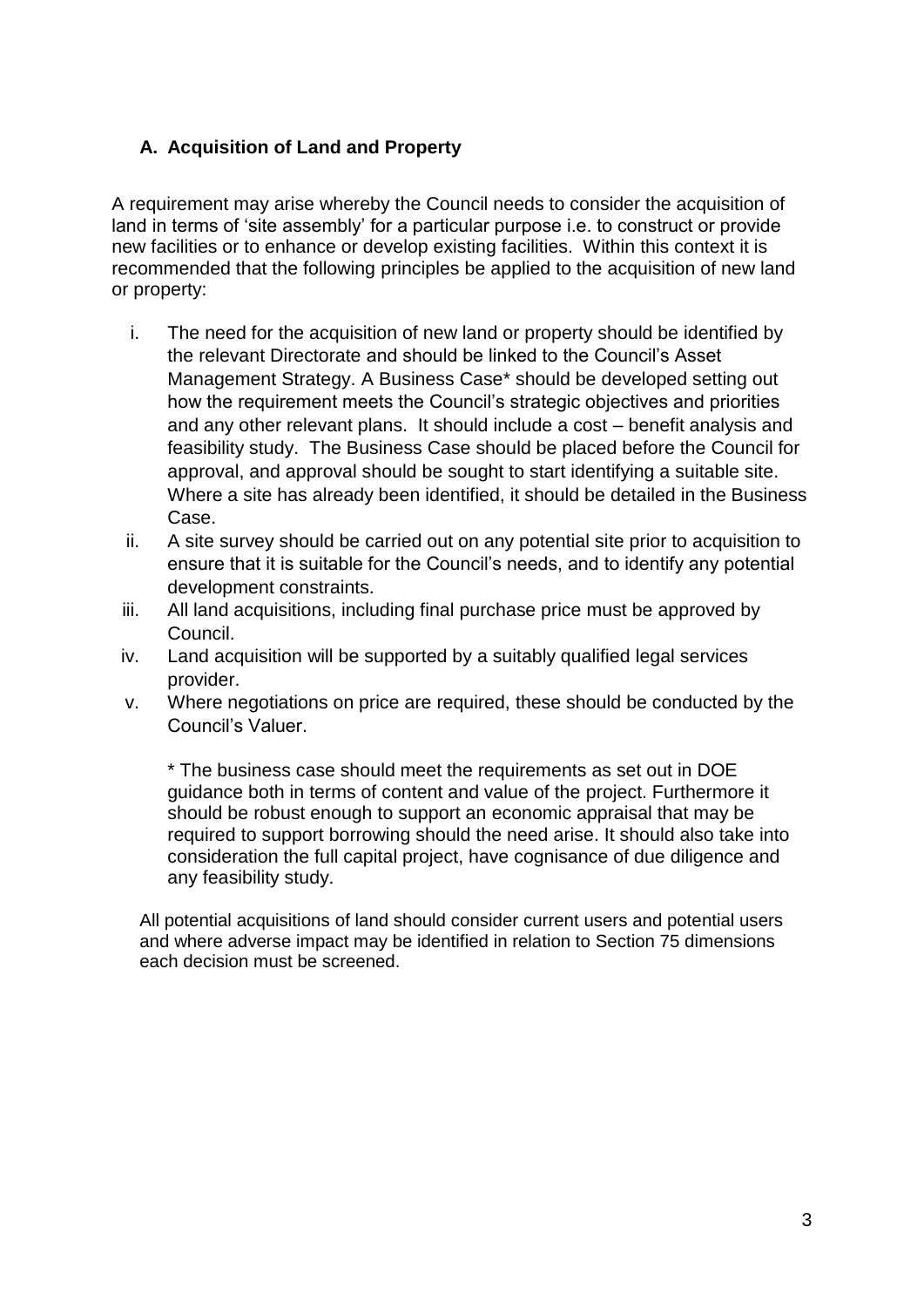## **B. Disposal of Land and Property**

The disposal of land and property falls into two distinct categories:

- 1. Land which has been declared surplus to requirements, and
- 2. Requests received from third parties to purchase Council land or property.

#### 1. Land which has been declared surplus to requirement

Although it is recognised that the Land and Property Service Guidance on 'Disposal of Surplus Public Sector Property in Northern Ireland' (March 2013, or as updated.) does not specifically apply to Local Councils and that some of the steps detailed in the guidance are not required, it is deemed best practice to adhere to its guiding principles. The Council will therefore take a proactive approach across all Directorates to the identification of land and property which is surplus to requirements.

The Director of Finance & Performance (DFP) and the Asset Management Team (AMT) will be responsible for declaring land or property surplus to requirements having taken into account the principles of good asset management.

A site will be deemed to be surplus to the Council's requirements if either:

- i. It makes no contribution to the delivery of the Council's services.
- ii. It has no potential for future strategic or regeneration/redevelopment purposes.
- iii. An alternative site has been identified which would achieve a more cost effective service delivery.
- iv. Its disposal would help facilitate the achievement of the Council's Corporate Plan objectives.

A site will be deemed to be under-used if:

- i. The income being generated from the site is below that which could be achieved from:
	- · An alternative use.
- · Disposing of the site and investing the income.
- · Intensifying the existing use.
- ii. Part of the site is vacant and is likely to remain vacant for the foreseeable future.

Once such land has been identified, the subsequent disposal of same should take into consideration the principles of the LPS Guidance, and should be done so in accordance with the following: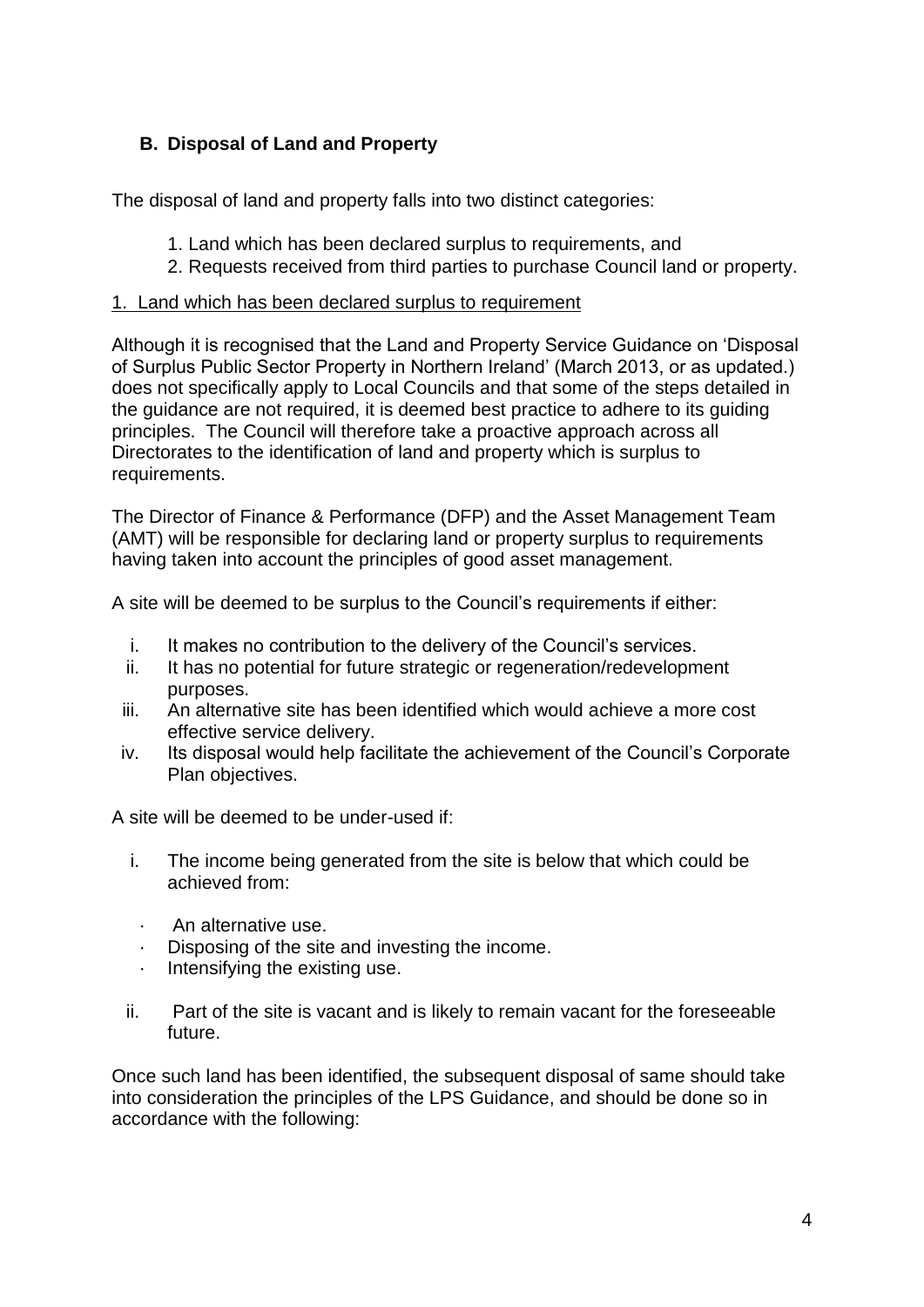- i. All disposals must be approved by Council.
- ii. All pre-emption rights should be considered.
- iii. Some initial scoping should be done to ascertain if there are any burdens or barriers in terms of the titles or clauses to obstruct the sale.
- iv. Offers should be sought through public advertisement unless there is good reason not to do so.
- v. Planning input should be sought as to the +/- impact on the value of the site
- vi. Where negotiations on price are required, these should be conducted by the Council's Valuer and agent.
- vii. Advice should be sought from the Council's Valuer and agent on the most appropriate method of disposal.

#### 2. Requests received from third parties to purchase Council land or property

Given the wide range and variety of requests received from third parties to purchase a piece of land or property from the Council, each request should be dealt with on a case by case basis. However the following should be considered in every request:

- i. S96 of the Local Government (NI) Act 1972 Requirement to get best price or best rent.
- ii. Any pre-emption rights.
- iii. Has or should market testing take place?
- iv. Should the land or property be placed on the open market is it effectively surplus?
- v. How is the land accessed? Can the applicant gain access to the land without going over Council property?
- vi. What is the land required for?
- vii. Is it a key or ransom strip? (Stokes v Cambridge).
- viii. Would disposing of the land have any impact on Council operations or services, including maintenance?
- ix. Would the disposal have a detrimental impact on the remaining land, where only a portion has been requested?
- x. Is there any relevant historical background to the land?
- xi. Should any restrictive covenants or special conditions be attached to the disposal?
- xii. Would the disposal have any impact (positive or negative) on any of the Section 75 groupings?
- xiii. Is the land to be disposed of a revenue generating asset e.g. carparks?

As with the disposal of surplus land:

- i. All disposals must be approved by Council.
- ii. Where negotiations on price are required, these should be conducted by the Council's Valuer and agent.
- iii. Advice should be sought from the Council's Valuer and agent on the most appropriate method of disposal.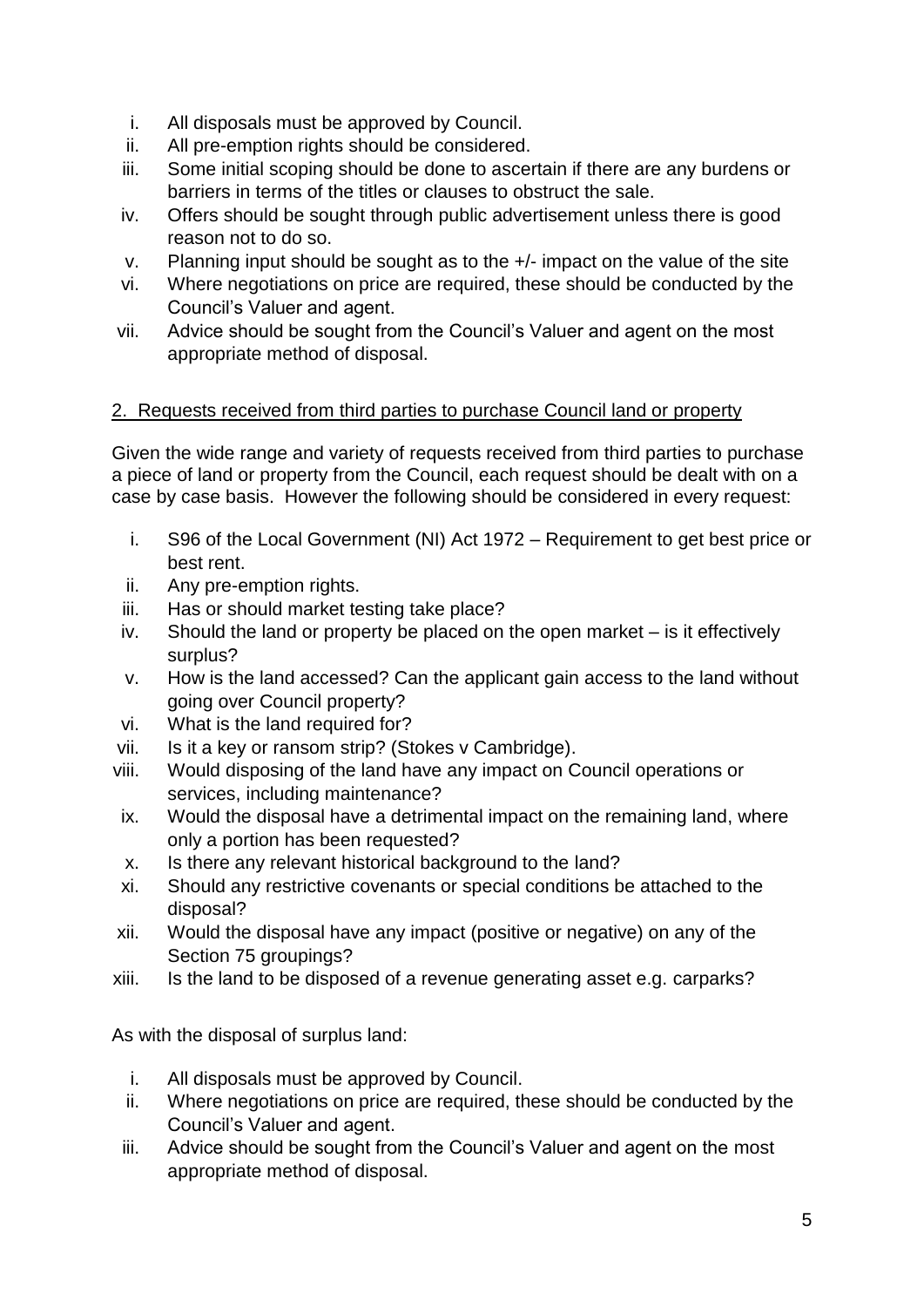iv. Applicants will normally be required pay the Council's reasonable legal and other relevant fees.

All potential disposals of land should consider current users and potential users and where adverse impact may be identified in relation to Section 75 dimensions each decision must be screened.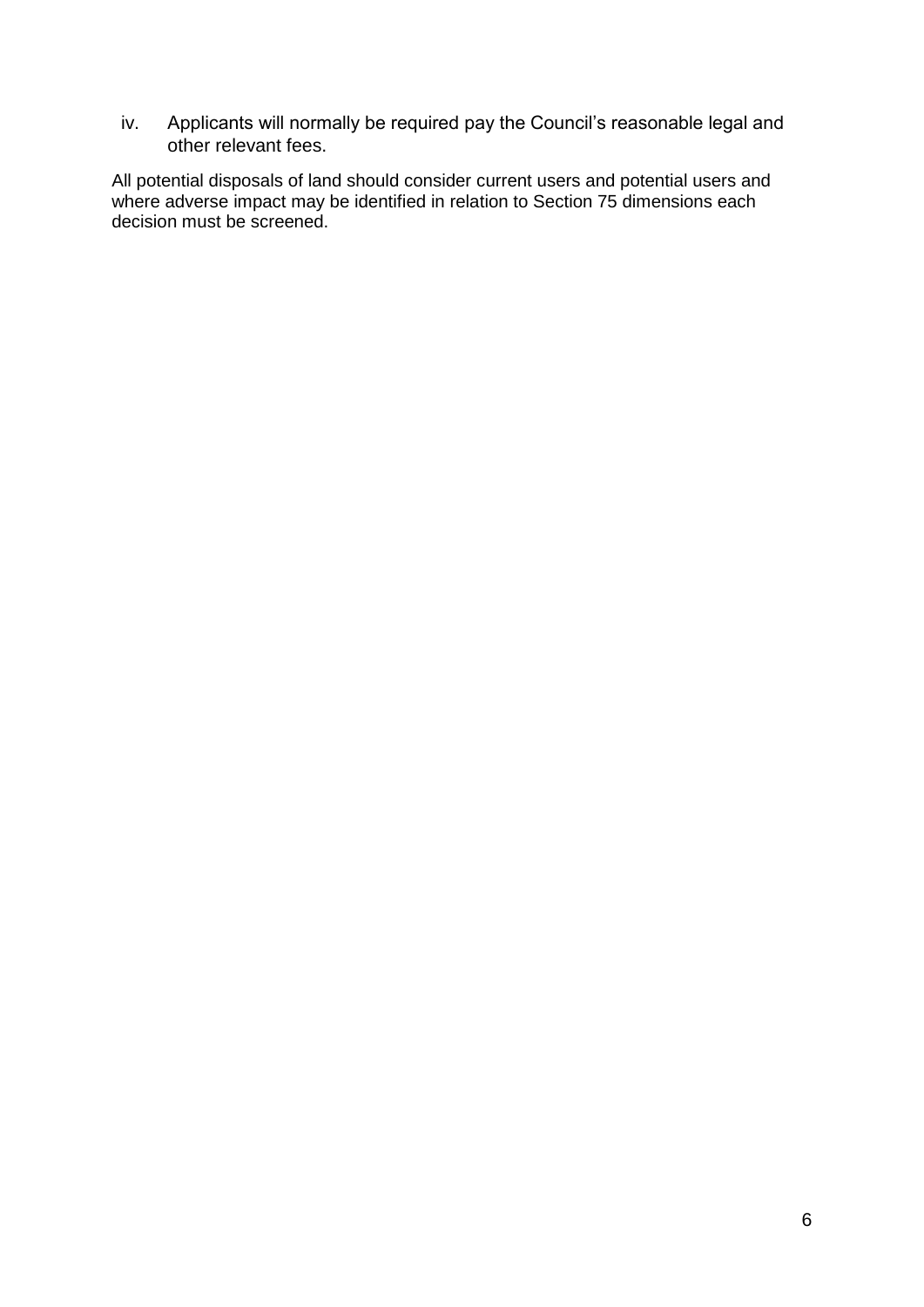## **C. Marketing of Land and Property**

The Council will employ the services of an Estate Agent to market all land and property as required in accordance with the Council's procurement policy. The services of the Council's Valuer will be employed in the consideration of land and property disposal valuations and where applicable methods of disposal.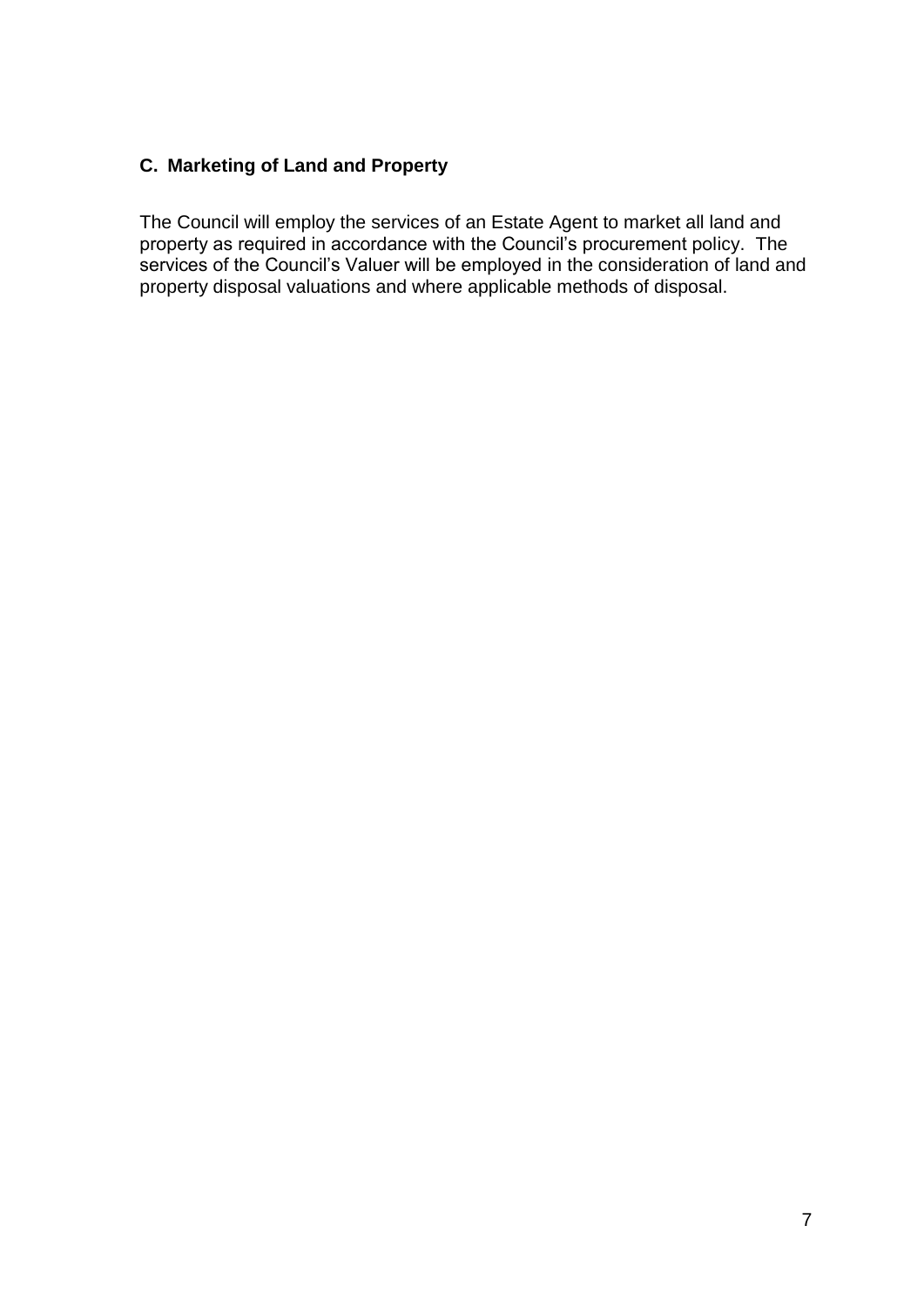#### **D. Use of Council Land and Property**

The Council owns a significant portfolio of land and property assets ranging from parks and open spaces, to facilities and buildings, some of which were historically 'gifted' to or acquired by the Council's Predecessors in Title. Various policies will be relevant to use of most of this land and property, such as the Community Halls Pricing Policy, or Leisure Services Pricing Policy. However, where such policies do not cover formal requests for short term use by community organisations or groups of land or property, it is recommended that a number of 'principles' be applied:

All requests to use Council land or property should be submitted in writing at least six weeks prior to the date of use requested; exceptions to this will however be considered where a benefit to the Council area and population as a result of the use can be shown.

Where possible requests to use Council land or property should be submitted using the relevant form attached at Appendix A. This form will be available on the Council's website, and in alternative formats on request.

#### 1. Requests to use Council land for minor events (excluding the use of revenue generating carparks)

- a) Delegated Authority will be given to relevant officers for the approval of routine uncontentious requests. An example of 'routine' use would be an orienteering event on Council park land, an organised run on a coastal path, or community event.
- b) There will be no charge to the user providing there is no commercial element to the agreed usage.
- c) Where the usage is primarily for a community or sporting event but there is incidental commercial use (e.g. chip vans or stalls) a fee based on the temporary street trading licence fee will be applied per trader. Payment must be made in advance.
- d) Where the event is solely commercial the Council's Valuer should determine a suitable fee. Payment must be made in advance.
- e) Organisers will be required to adhere to any or all of the following terms and conditions as are relevant, together with any other condition deemed necessary to be applied given the nature of the event:
	- i. Agree and limit numbers involved i.e. staggered starts for running events in public places.
	- ii. Provide a risk assessment and event management plan.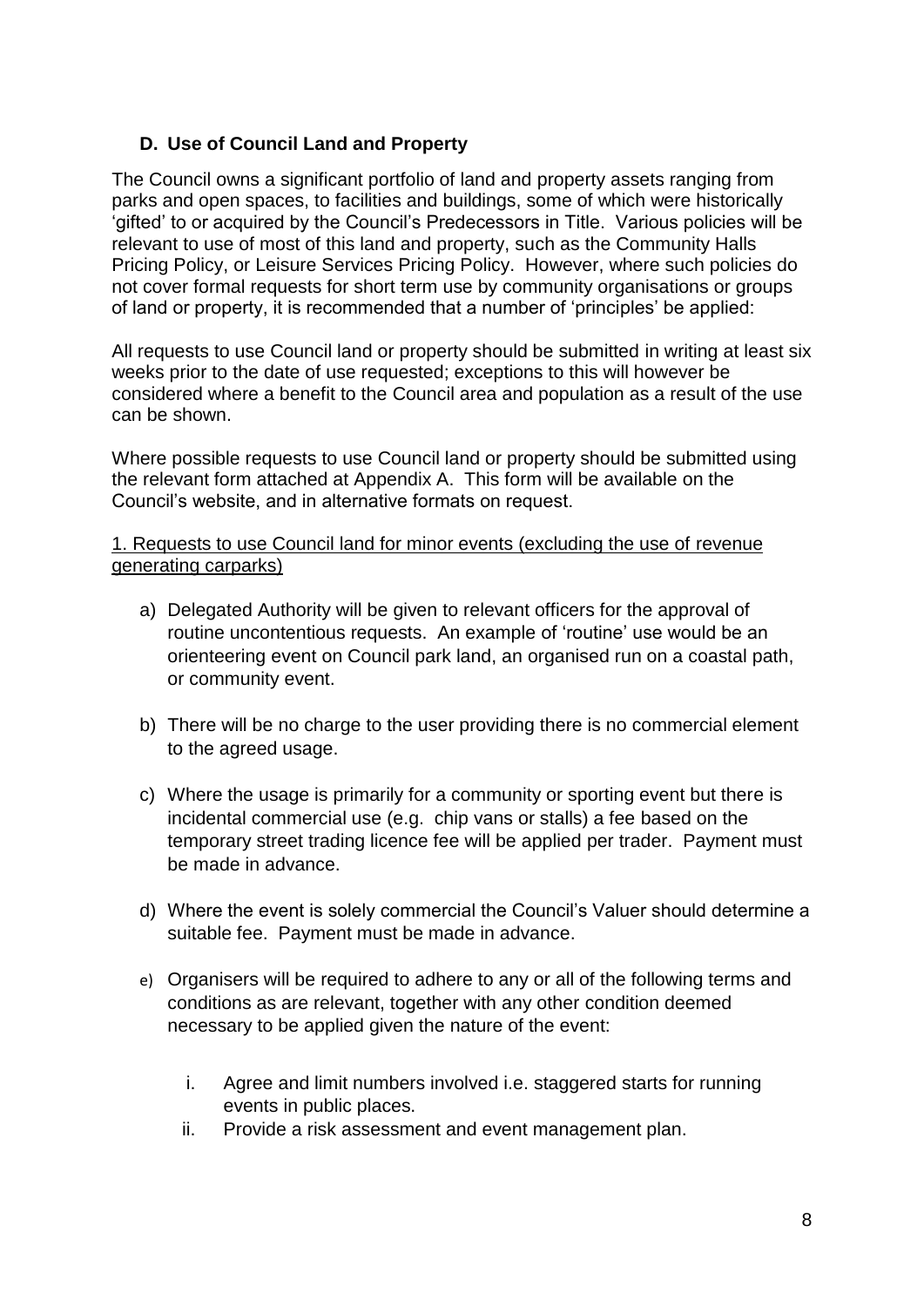- iii. Display public notices for at least two weeks before an event to notify the public that said event is due to take place in the area. Signage to be agreed in advance with appropriate Council officer.
- iv. Public notices must be removed after the event within seven days.
- v. Provide appropriate welfare facilities at own cost.
- vi. Provide evidence of relevant insurances and fully indemnify Council against all risks associated with the use of land or property.
- vii. Make good any damage caused during the use.
- viii. Put in place protective measures for areas where important natural heritage is present.
- ix. Arrange for the collection and subsequent removal of all litter and other debris from the main event and adjacent areas during the event, as well as once the event has concluded, however, should the Council have to do any additional cleaning the costs will be recovered from the Organiser.
- x. Arrange for the prompt removal of any items used in connection with the usage e.g. NOMAD cage, staging or fencing (timescale for removal to be agreed with Council officers).
- xi. Agree to provide maps or any other document deemed appropriate by Council officers.
- xii. Put in place plans to limit any negative impact on the public using the land at the same time as the event.
- xiii. Provide evidence of permits/licences/registrations and approvals. Where relevant.
- xiv. Indemnify the Council against all claims which may result from the event or use of the area, and provide the Council with a copy of the relevant insurance policy.
- xv. Ensure that only the designated area, or areas specified by Council officers are used for the event.
- xvi. Ensure that adequate marshals are placed throughout the designated area so as members of the public are not endangered by the event.
- xvii. Ensure that where appropriate, the car parking facility at the location remains available for use by the general public.
- xviii. Where electric supplies are being used this must be agreed in advance with Council officers. Additional costs may apply depending on the services required.
- xix. Comply with any other relevant legislative provision.
- xx. No petrol generators are to be used.
- xxi. Where animals will be used as a part of any event, the Council's officers must be notified so that checks to ensure that welfare arrangements are in place can be undertaken.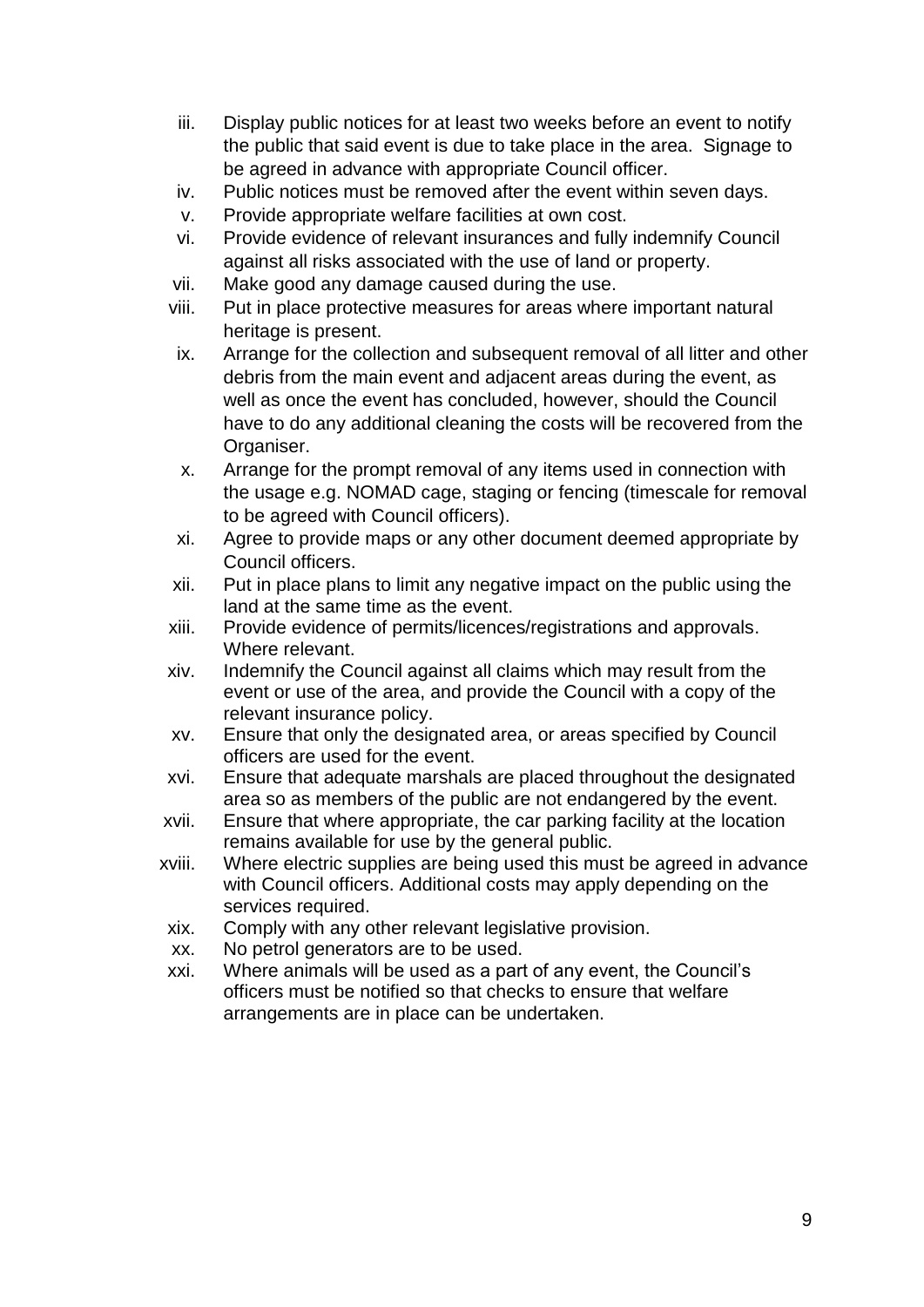#### 2. Requests for 'Significant' or miscellaneous use

- a) All requests for more 'significant' use of Council land and property falling outside of its normal usage will be reported to the Council for approval e.g. use of a public area for a parade, use of Council land by a funfair, extensive filming on Council land or use of revenue generating carparks. This is not an exhaustive list.
- b) There will be no charge to the user providing there is no commercial element to the agreed usage.
- c) Where the usage is primarily for a community or sporting event but there is incidental commercial use (, e.g. chip vans or stalls) a fee based on the temporary street trading licence fee will be applied per trader. Payment must be made in advance.
- d) Where the event is solely commercial the Council's Valuer should determine a suitable fee. Payment must be made in advance.
- e) A bond of £500, or other value deemed appropriate by the Council may be applied where the usage has the potential to cause damage to the Council's property due to the nature of event, type of equipment being used, or number of people expected to attend the event.
- f) No car boot sales are to be held on Council land.
- g) No circuses with animals are to be held on Council land.
- h) Where appropriate Licence Agreements should be entered into for miscellaneous usage e.g. storing equipment on Council land or property. Legal advice should be obtained where necessary.
- i) The Council's Valuer will be asked to determine a suitable consideration for the usage, taking into consideration the type of use, length of use, any commercial profit being made by the user and nature of user ensuring 'best value' is achieved whilst taking into consideration potential added benefit to the delivery of relevant Council services as a result of the event e.g. community development or tourism benefits.
- j) As with routine use any or all of the terms and conditions listed on pages 7 and 8 may be applied to the usage.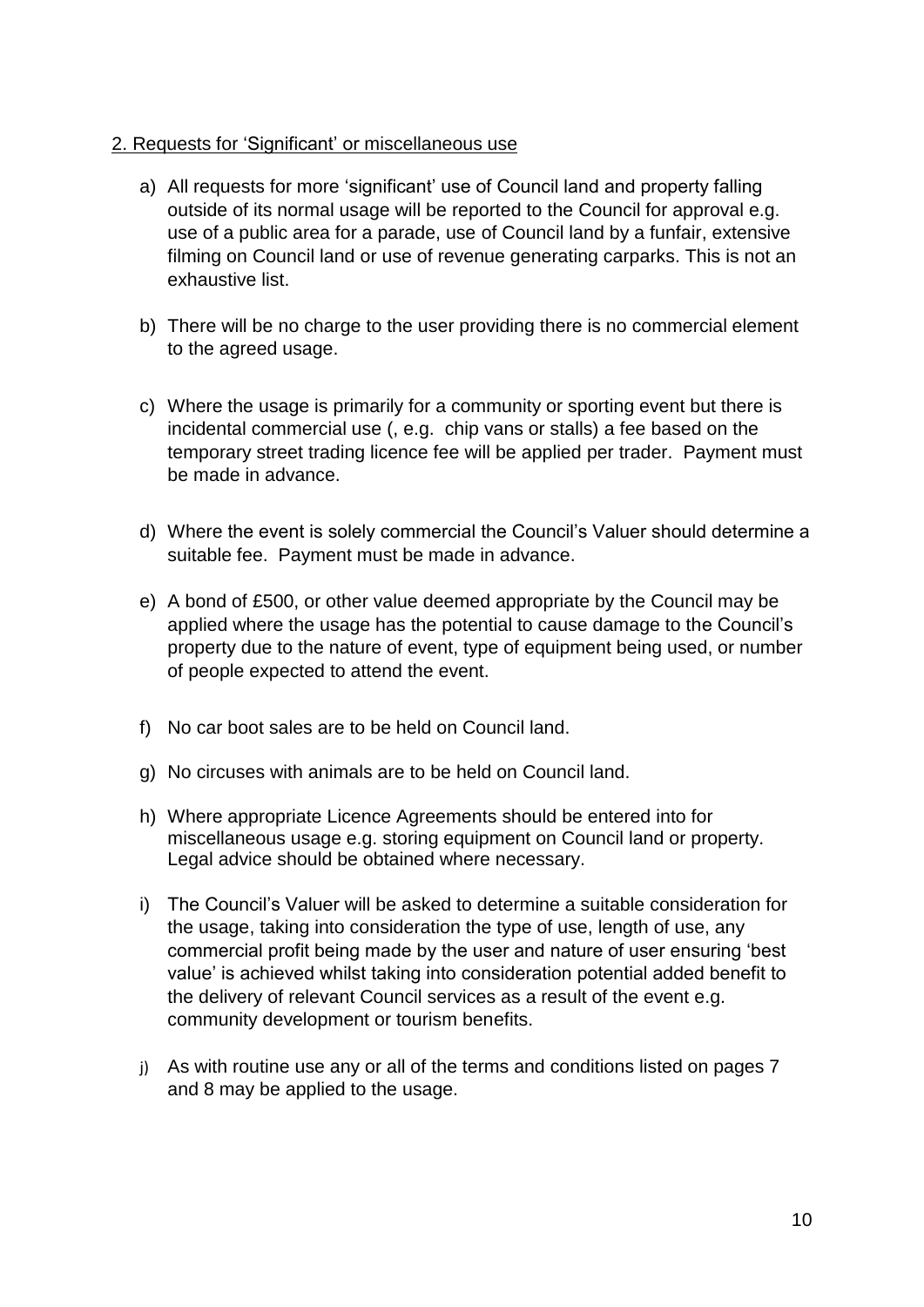#### 3. Requests to use Council land as a major concert venue

The Council has a number of spaces including Ward Arras Park which could facilitate the holding of major concerts and events. When considering a request to hold such an event or concert the following principles must be adhered to:

- a) The event must enhance the reputation of the Borough, and deliver economic benefit to the Borough.
- b) The Council's Valuer will be asked to determine a suitable consideration for the usage, taking into consideration the type of use, length of use, any commercial profit being made by the user and nature of user ensuring 'best value' is achieved whilst taking into consideration potential added benefit to the delivery of relevant Council services as a result of the event e.g. community development or tourism benefits.
- c) All requests must obtain Council approval.
- d) Any act must be capable of being broadcast on mainstream media.
- e) A minimum lead time of six months to be introduced for any Major Concerts including the name of the Acts to allow for all licensing issues to be addressed (Subject to commercial confidentiality).
- f) Entertainment Licence to consider the inclusion of new licence conditions for outdoor events.
- g) Independent noise monitoring is to be undertaken to the Council's specification but at the organiser's expense.
- h) The maximum noise level must not exceed 85dB(A) (15 leq) at the nearest residential property.
- i) Additional penalty Clauses for non-compliance to be included in any contracts.
- j) Only one major music concert per year is to take place, with a maximum duration of two days (excluding build and dismantling).
- k) It is the Council's preference that concerts take place on a Friday or Saturday evening. Any applications for use on an alternative day or time will be considered only after it had been demonstrated that the Concert could not take place on the preferred days.
- l) Residents' concerns and requirements must be taken into consideration. This includes but is not limited to: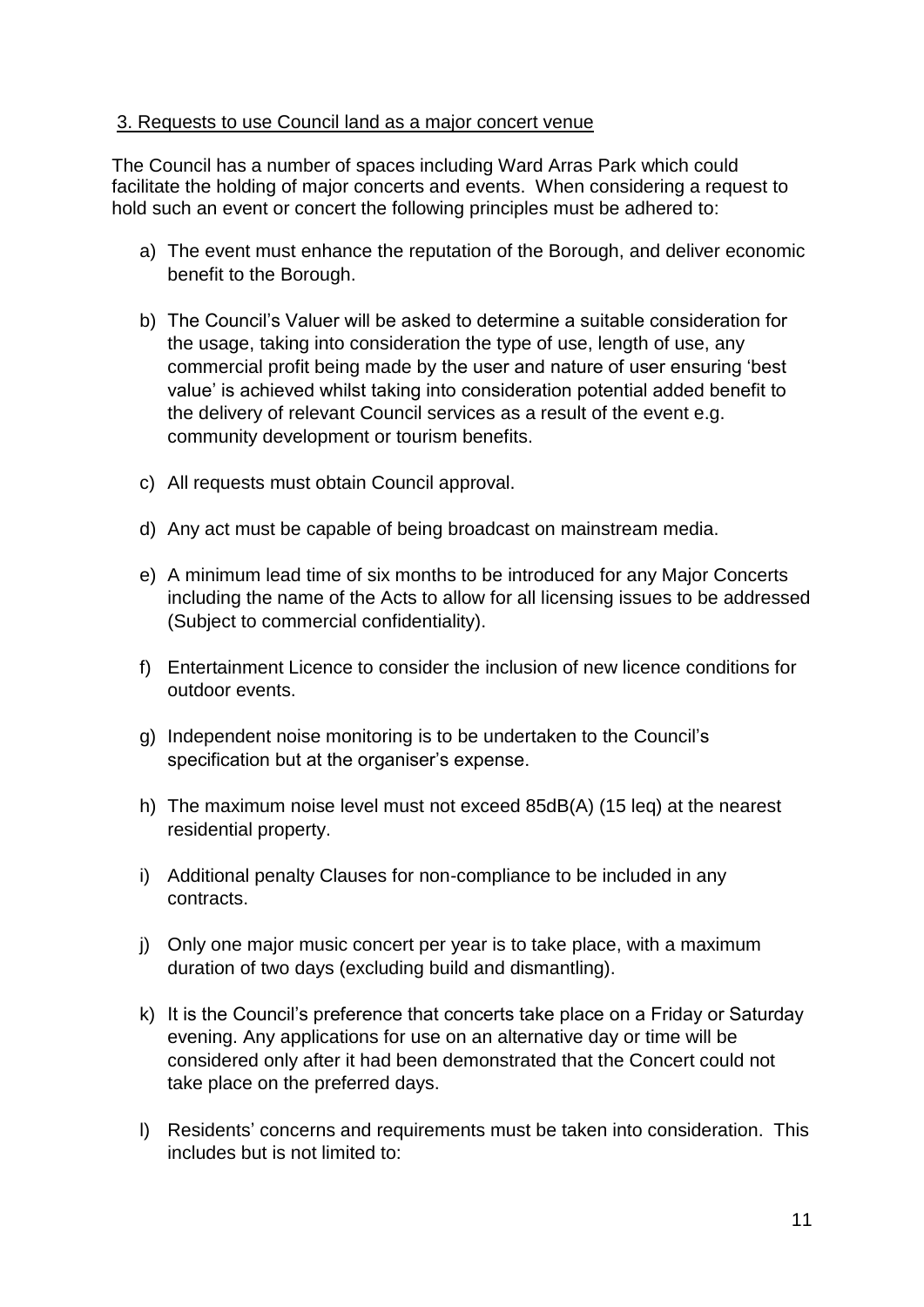- i. Correspondence at an early stage with residents via letters, visits, email or telephone.
- ii. Residents parking permits being issued.
- iii. Additional fencing being erected.
- iv. Deployment of security personnel and PSNI Officers.
- v. Provision of two complimentary tickets per household per Concert within an agreed area.
- m) The organiser must ensure adequate resources can be provided by the Emergency Services and Translink. This is to be established before any Concert is approved.
- n) Transport provision is the responsibility of the organiser and should recognise the use of Private Hire transport in addition to Public transport and private car.
- o) The needs of other users of the open space must be considered, and any negative impact minimised as much as is possible.
- p) All legislative requirements must be adhered to. This includes but is not limited to:
	- i. Noise levels, governed by Noise Council Guidelines.
	- ii. Environmental Health Approvals.
	- iii. Enforcement.
	- iv. Safety and Risk.
	- v. Entertainments Licence.
	- vi. Safeguarding children, young people and vulnerable adults.

As with routine use any or all of the terms and conditions listed on pages 7 and 8 may be applied to the usage and any associated contract between the Council and the organiser.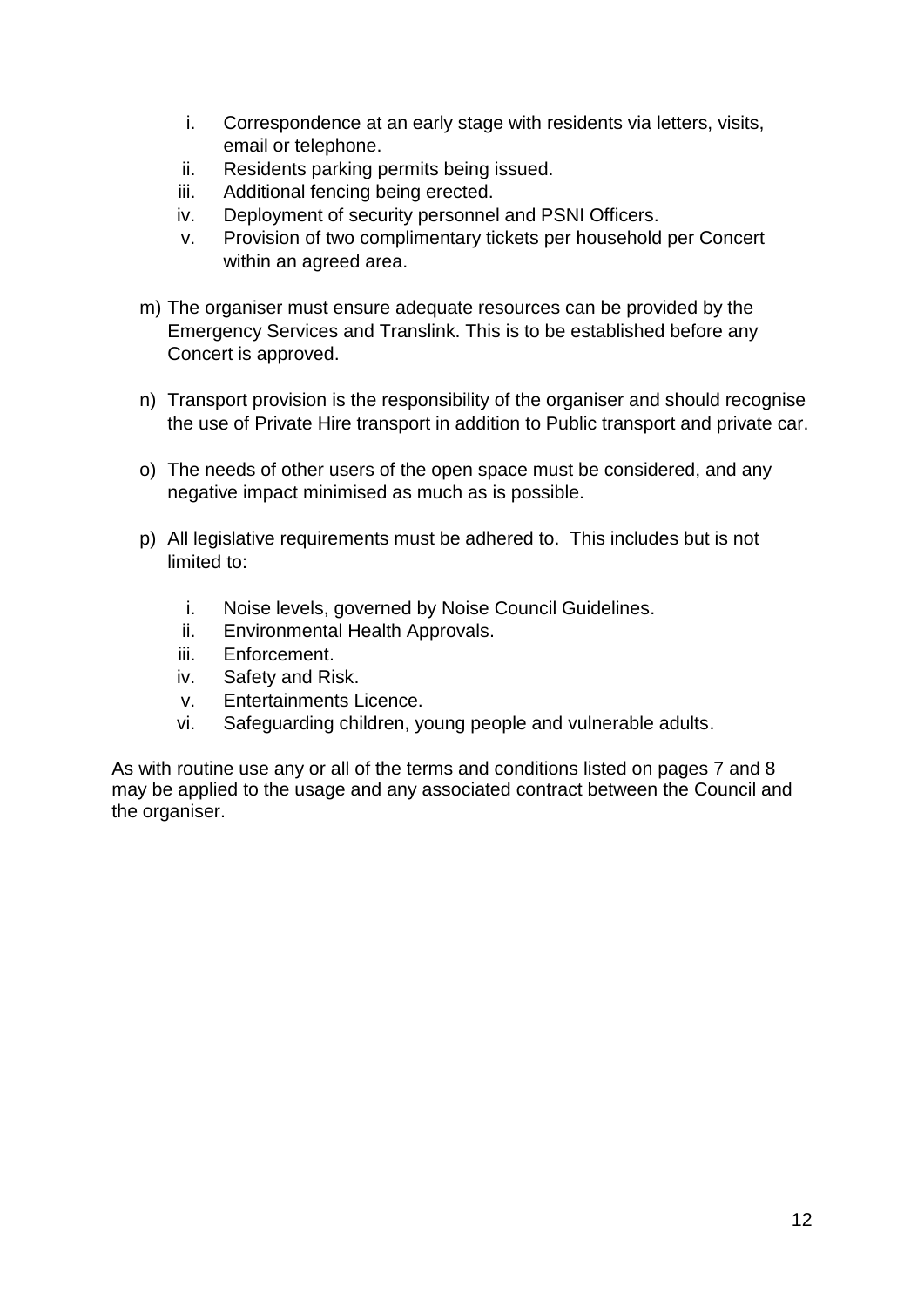#### **E. Rental of Council Land and Property**

The Council has a significant number of properties and parcels of land that are rented to organisations through long standing Agreements (Leases, Licences, Conacre and Management Agreements).

All requests to rent or lease Council land or Property for a period exceeding seven days will be considered by the Council.

Legal advice will be sought on the most appropriate form of agreement to be entered into, taking into account all relevant factors including Business Tenancy Rights.

All renewals of existing agreements (in all formats) must be considered by the Council.

The Council's Valuer will be used to determine the consideration, except where the land has been marketed for rent via public auction.

All consideration must be approved by the Council.

The legacy arrangement from North Down Borough Council with regard to 50% rental abatement for exclusive sporting and recreational use by clubs of its land or property (to be implemented over a five year period from 2015 to 2019) will be adopted by the new Council and rolled out across relevant former Ards Borough Council land and properties.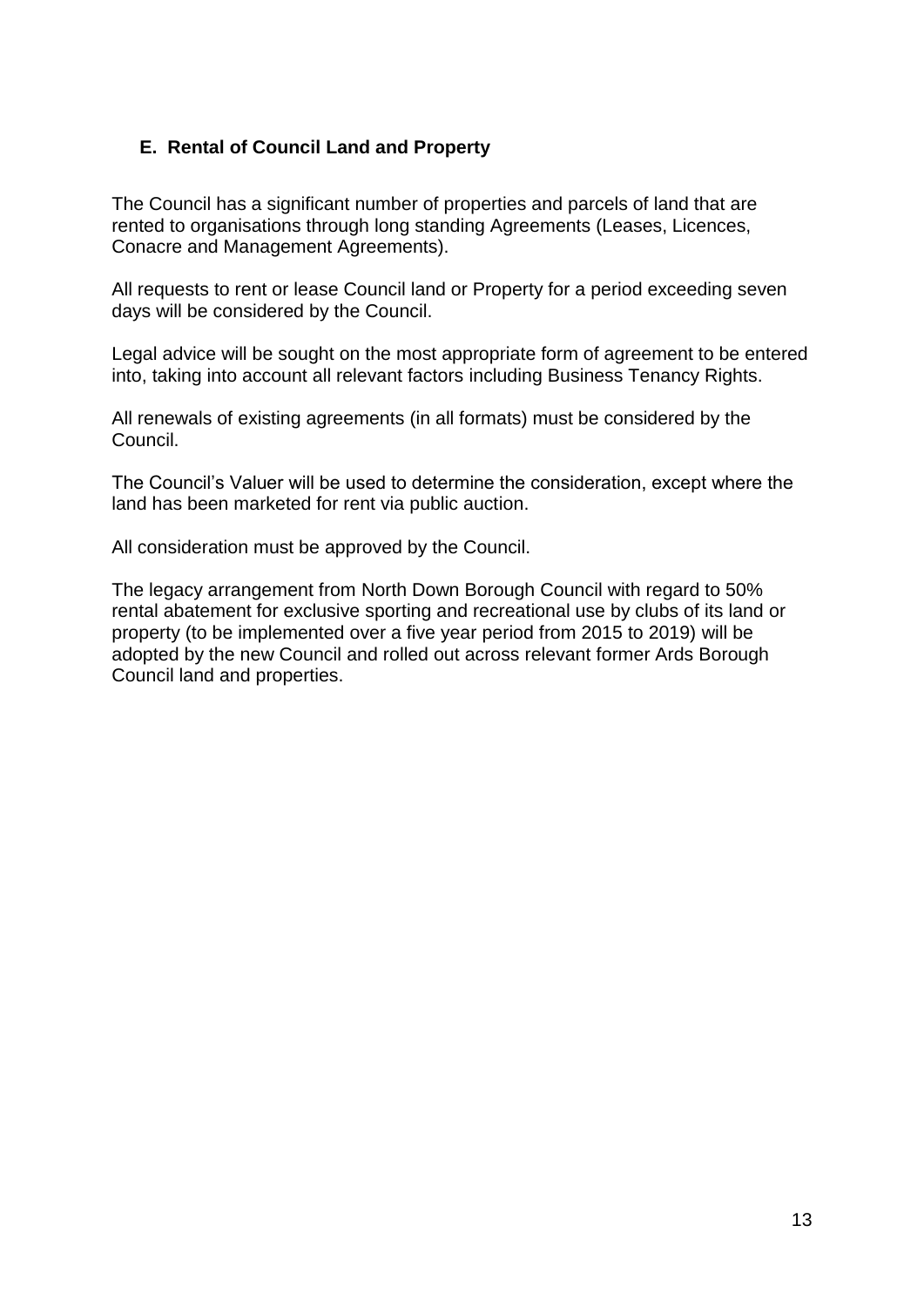## **F. Valuation Services**

The Council will engage the services of a valuer to provide specific advice services including but not limited to advice on the acquisition and disposal of property by sale or lease including the negotiation of leases, rent reviews, lease renewals and surrenders; inspecting properties, supplying estimates on value, advising on disposal methods and procedure, and negotiating an agreed figure as appropriate in respect of:

- i. Acquisition or disposal by agreement of all interests in land and property.
- ii. Disposal of land or property in accordance with LPS Central Advisory Unit guidance on the "Disposal of Surplus Public Sector Property in Northern Ireland".
- iii. Acquisition, or the grant of, licenses, rights of way, wayleaves or easements.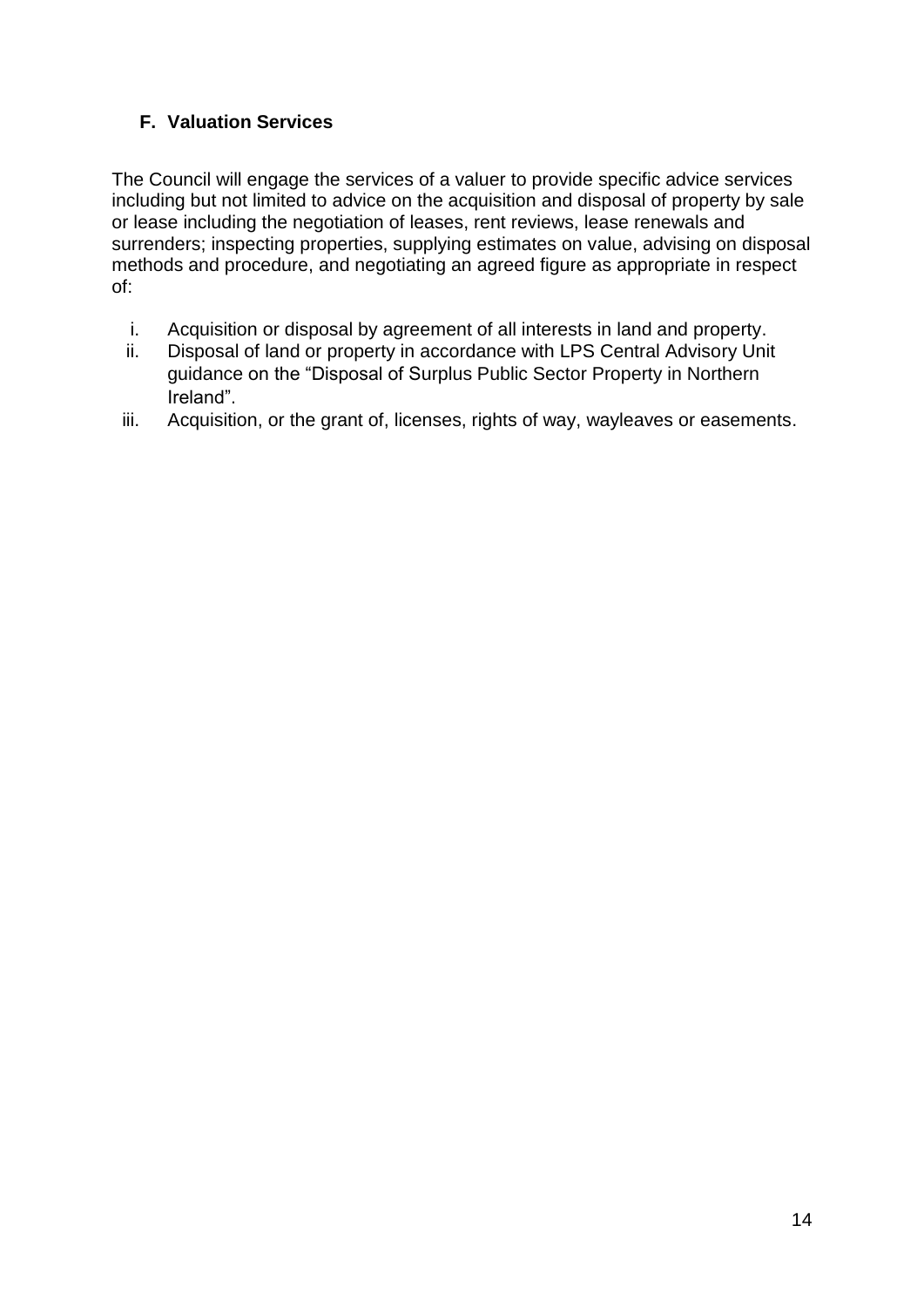

## **REQUEST TO USE COUNCIL LAND**

## **About you**

| Name of Organisation          |  |
|-------------------------------|--|
| <b>Contact Name</b>           |  |
| Contact address/email address |  |
| Contact telephone number      |  |

#### **About your event**

Please provide as much information as possible. Please attach any relevant documentation or additional pages.

Where would you like to use? (Please attach map or plan if appropriate)

What is the event/usage?

| Date of event                                            |  |
|----------------------------------------------------------|--|
| Start and end times (including set up and<br>take down)  |  |
| How many people do you think will be<br>attending?       |  |
| Have you received Council funding<br>towards your event? |  |